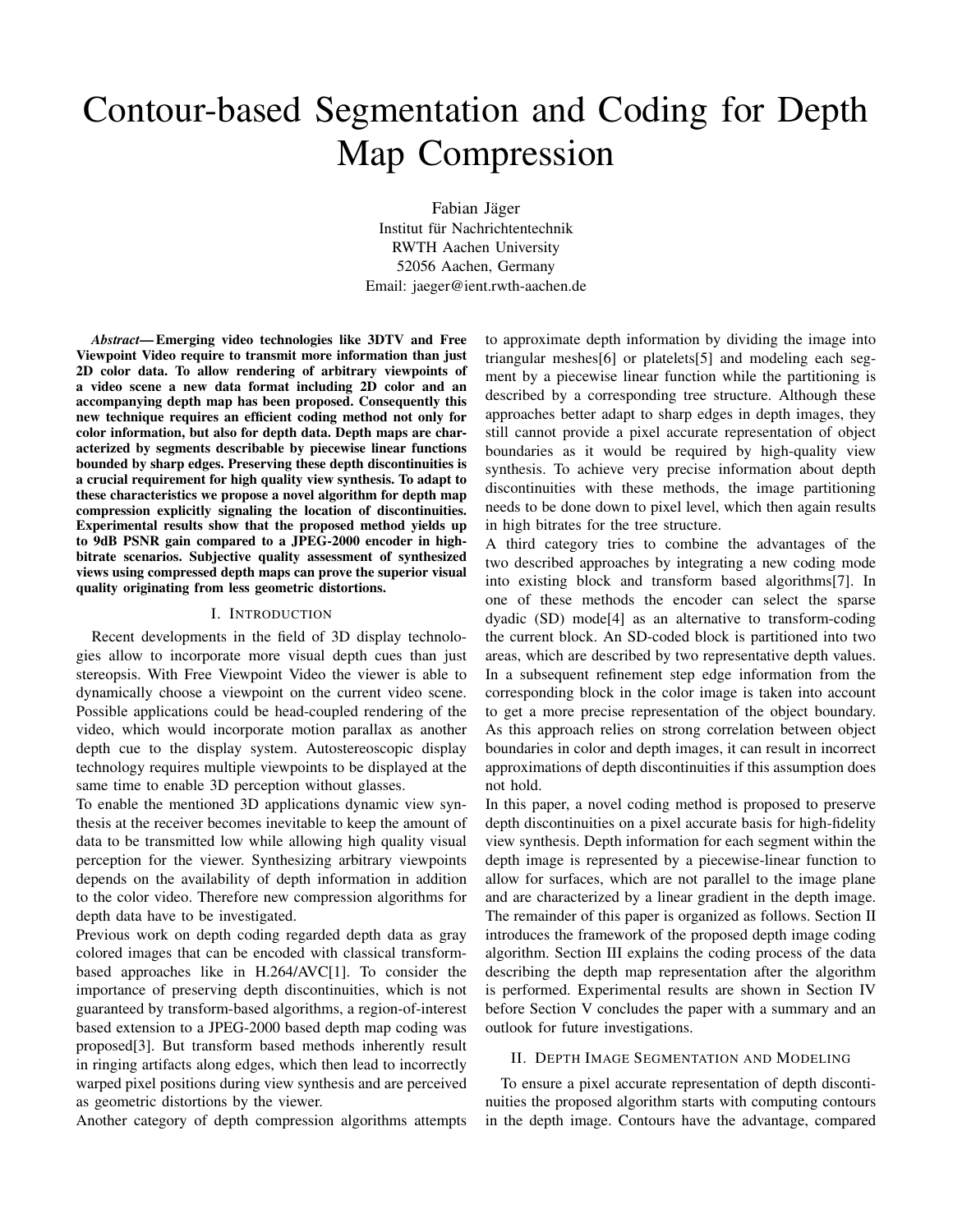to gradient-based edge information based on image gradients, that they always lead to closed contours and therefore perfectly describe segment boundaries. As the algorithm fills segments with depth information based on a modeling function closed contours are crucial to this approach. After determining an appropriate contour mask the algorithm continues to select suitable modeling functions for each segment. In a last step, depth values of pixels lying on contours are also approximated by adjacent segment depths. To allow for contour pixels with depth values that do not match neighboring segment models, a residual signal can be encoded and transmitted.

## *A. Contour Selection*

We define the contour for a certain depth value  $\lambda$  to be the boundary  $\partial D_{\lambda}$  of the set  $D_{\lambda} = \{x, y \mid d(x, y) > \lambda\}$  where  $d(x, y)$  is the depth value at position  $(x, y)$  in the depth map. The computation of contours is implemented as an iterative process. In each iteration the number of candidate contours is increased by using more  $\lambda$  values as candidates, which results in a finer-grained representation of the depth image. Then the algorithm tries to find the best approximation for the resulting segments by applying the model explained in II-B. Segments, which can be approximated by one of the possible modeling functions are marked accordingly and skipped in subsequent iterations. In the next iteration, segments without a suitable modeling function will again be segmented into more depth levels. The iterative process stops as soon as all pixels are either marked as being contour pixels or approximated by a segment's modeling function. The distortion of a segment S with a given modeling function  $\hat{d}_S(x, y)$  is the mean squared error  $(MSE<sub>S</sub>)$  between the original depth values of the segment and their approximation.

To better resemble geometric distortion, alternative distortion measures have to be investigated in further research activities, but for an initial comparison between this novel coding method and other approaches the  $MSE_S$  is a reasonable choice.



Fig. 1. Original depth map of "Breakdancers"[8] and the superimposed contour map (white).

After the iterative process to find a suitable segmentation of the depth map, a refinement step removes contour lines shorter than a given threshold or which do separate segments with the same model parameters. These segments are merged in the refinement step to reduce the number of contour pixels.

# *B. Modeling Functions*

To approximate a segment  $S$  the proposed algorithm allows two possible modeling functions. These were selected after an analysis of the depth maps used in recent exploration experiments for 3D video coding.[1] Those depth maps are characterized by piecewise-linear segments bounded by sharp edges resembling depth discontinuities along object boundaries. Therefore one of the modeling functions to describe a segment's depth has to be a linear approximation, described by equation (1).

$$
\hat{d}_1(x, y) = \beta_0 + \beta_1 x + \beta_2 y \qquad (x, y) \in S \tag{1}
$$

The parameters for modeling function  $\hat{d}_1$  are computed by a least square minimization for the segment's pixels.

Many objects or segments in the investigated depth maps have constant depth values. To allow for an efficient modeling of these segments, a constant modeling function can be signaled.

$$
\hat{d}_0(x, y) = \alpha_0 \qquad (x, y) \in S \tag{2}
$$

In this case, the model parameter  $\alpha_0$  is the mean value of the segment's pixels.

An optimal choice for a segment's modeling function has to minimize a cost function combining both, required bitrate  $R(\hat{d}_i)$  and resulting distortion  $MSE(\hat{d}_i)$ . Since the rate and distortion are additive over all image segments, an independent optimization for each segment also leads to a general ratedistortion optimization for the whole image. Thus for each segment the algorithm selects the best modeling function  $\hat{d}_s$ according to equation (3). The weighting factor  $\mu$  defines the rate-distortion trade-off.

$$
\hat{d}_S = \underset{\hat{d}_i \in \{\hat{d}_0, \hat{d}_1\}}{\arg \min} \left( MSE(\hat{d}_i) + \mu R(\hat{d}_i) \right) \tag{3}
$$

In the algorithm's current implementation the rate  $R(\hat{d}_i)$  for each modeling function is defined by the number of bits per pixel (bpp). As a quantization of the modeling parameters is still to be implemented, function  $\hat{d}_0$  always requires a single 8 bit integer value and function  $\hat{d}_1$  requires three 32 bit floating point values, resulting in 96 bits per segment. These values are additionally normalized to bits per pixel (bpp) to generate the final rate  $R(\hat{d}_i)$  of a modeling function.

#### III. CODING MODEL PARAMETERS AND CONTOURS

The final step of the encoding algorithm is to compress the resulting contour map, the model parameters for each segment and an optional residual signal for contour pixels, which cannot be approximated by the modeling functions of the bounded segments. For the segments themselves no residual signal is being transmitted.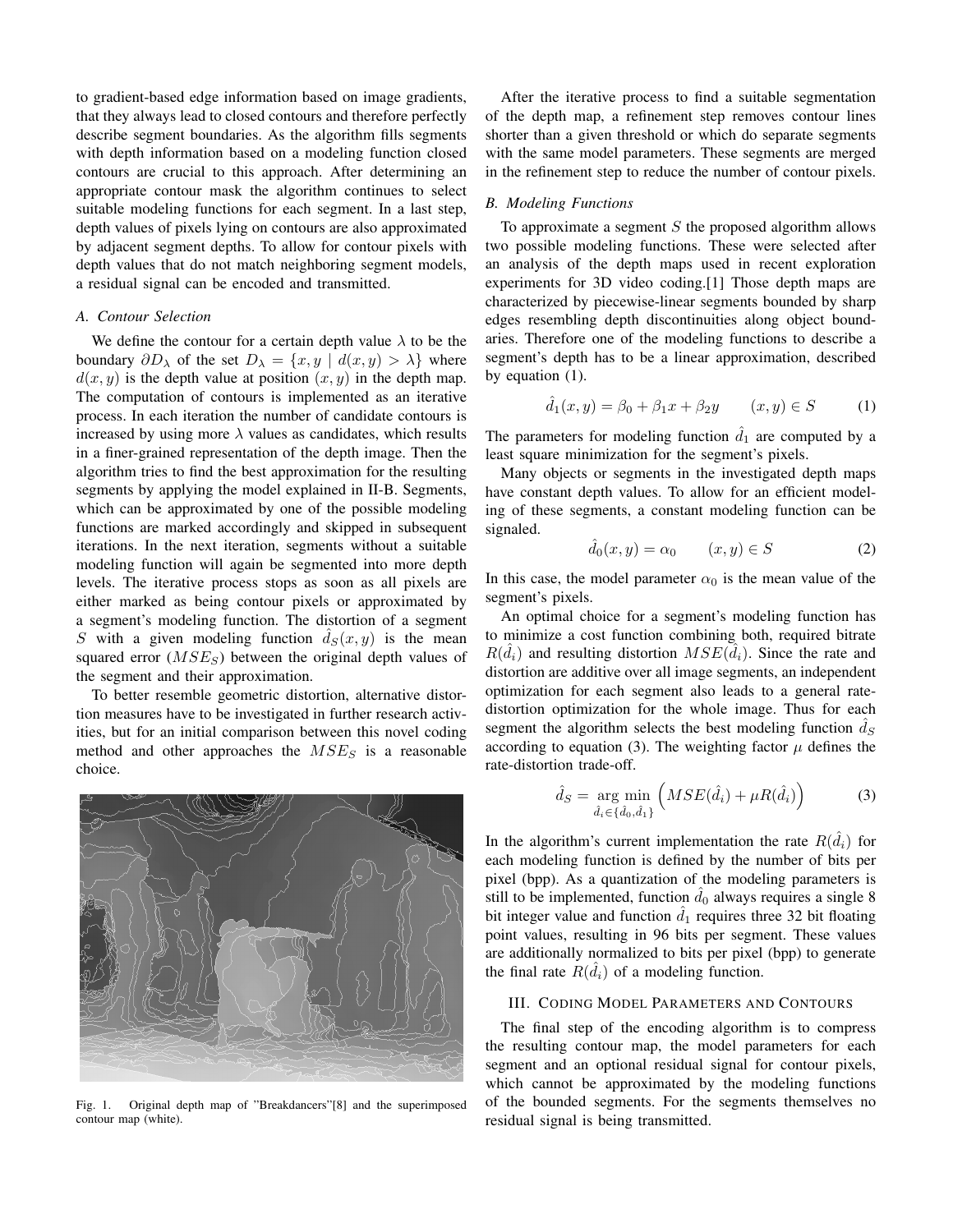#### *A. Coding Contour Lines*

The contour map is resembled by a simple bit map with the same dimensions as the input depth map. As the whole algorithm relies on preserving depth discontinuities with pixel accuracy, the contour map has to be encoded losslessly. To achieve this, we use a very efficient algorithm for compression of bi-level images, called JBIG2[2]. This algorithm yields very high compression rates while being perfectly lossless.

In most cases depth values of contour pixels can also be approximated by the bounded segment's modeling function. To allow for contour pixels not matching the modeling function of the bounded segment, a difference signal (residual) for these depth values is encoded using entropy coding.

#### *B. Coding Model Parameters*

For each segment the proposed algorithm outputs which modeling function to use (1 bit) and the corresponding model parameters. The current implementation only uses linear prediction from the preceding (line-scan order) segment to increase coding efficiency of the Huffman coder, which works pretty well for modeling function  $\hat{d}_0(x, y)$ . For the floating point values of  $\hat{d}_1(x, y)$  a quantization step is not yet implemented, but it is also not expected to change the presented results significantly.

## IV. EXPERIMENTAL RESULTS

The proposed algorithm to encode depth maps was tested with multiple depth images and  $\epsilon$  compared to classical transform-based algorithms like JPEG-2000 and to the mentioned platelet-based approach<sup>[5]</sup>. As this algorithm still lacks support for motion compensation, it can only be compared with single-image coding methods. The quality of depth map coding has to be examined in two different ways: First we compare the quality of the decoded depth maps themselves by means of PSNR  $\phi$  give a rough idea of the encoding quality. PSNR (dB)

As depth maps are typically not displayed and just used to synthesize new virtual views, quality of synthesized images is also to be investigated and play an even more important role than the objective quality of the depth maps themselves. For this investigation the color information is not encoded. For a fixed virtual camera position an image is synthesized using uncoded color and uncoded depth information. This virtual image is then used as the reference image for comparison with synthesized results using compressed depth maps and still uncompressed color information.

Figure 2 shows rate-distortion curves for encoded depth maps without view synthesis. It is obvious that the two model-based approaches outperform the pure transform-based method. This becomes very clear in the results for the "balloons" image. For low bitrates the platelet-based approach performs equally well as the proposed method. At approximately 0.065 bpp, the proposed algorithm is about 5dB better than the platelet method and even 9dB compared to JPEG-2000. For the "book arrival" image the proposed algorithm performs differently. It is always better than the JPEG-2000 coded depth maps and intersects the platelet-based R-D curve

at about 0.1 bpp. At 0.12 bpp it outperforms the platelet-based approach by approximately 3dB in PSNR. While the proposed method yields very good result for medium bitrates, it cannot reach very low bitrates in its current implementation. This can be explained by the JBIG2 coder used for the contour map. Even with sparse contour maps there is a lower bound for the number of bytes resulting from the compression. To become competitive with very low bitrates, the algorithm has to be optimized to also approximate the contour map and potentially use a different coder for it.



Fig. 2. Rate-distortion curves for the "balloons" (a) and "book arrival" (b) depth images coded with JPEG-2000, platelet-based approach and also with the presented algorithm.

When analyzing the synthesis results using compressed depth maps, as done in Figure 3, it can be seen that the difference in visual quality measured by the PSNR for the "balloons" image is not as distinct as it was when evaluating only the PSNR of the depth map itself. The reason for this behavior is the relatively simple depth structure of this image. With such scenes view synthesis results are not as prone to depth distortions as with more complex scenes like in "book arrival". There the higher quality of the coded depth maps lead to much better synthesis results, as shown in Figure 3(b).

As the quality of synthesized images is difficult to evaluate